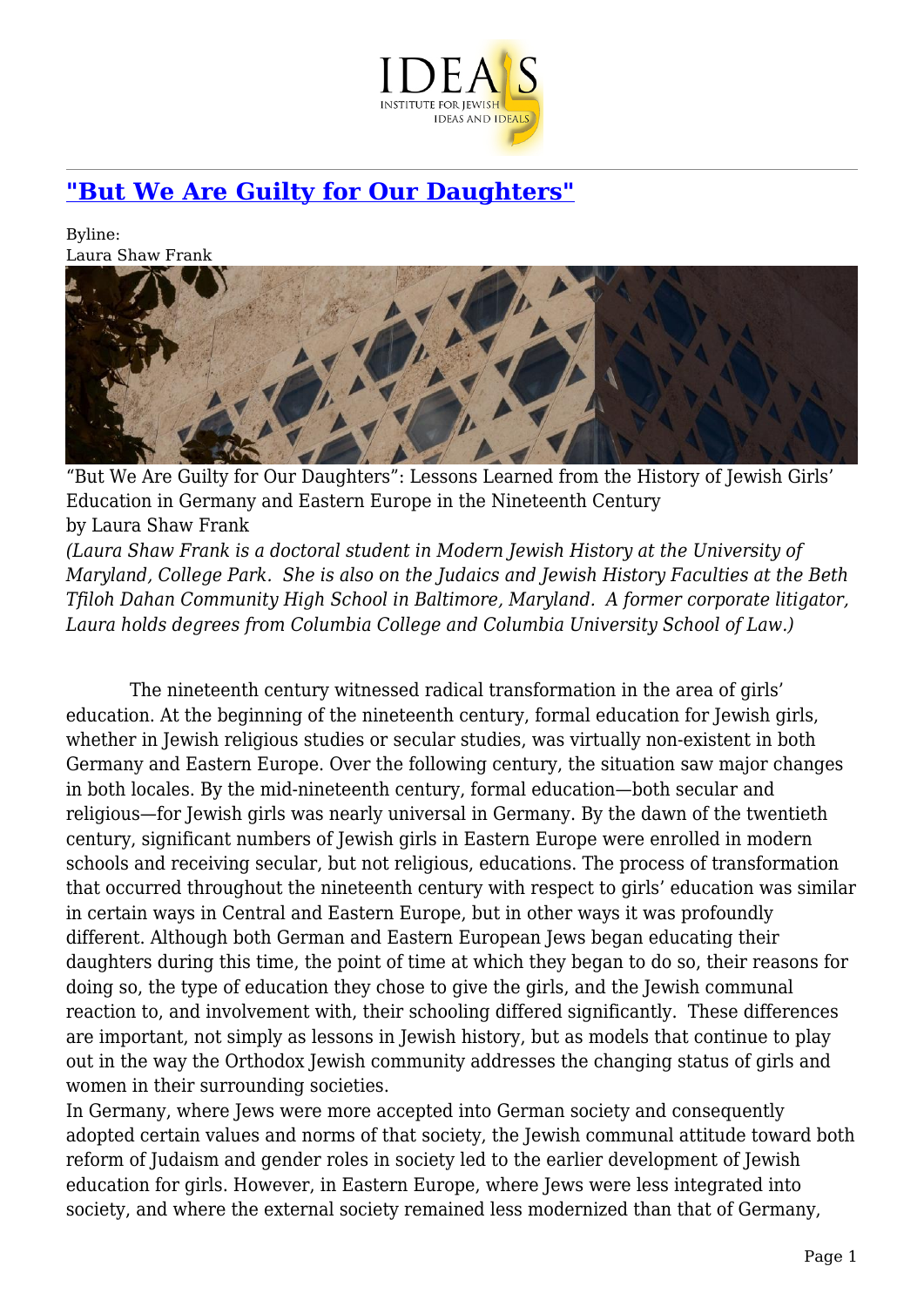

Jews largely viewed religious Judaism as an alternative to modernity, not a system that could itself engage in a process of modernization. Due to this societal structure, girls' education remained an enterprise focused almost entirely on secular studies, leaving Eastern European Jewish women largely lacking in Jewish knowledge. It was not until the era of the First World War that significant numbers of Eastern European Jewish girls began receiving a formal Jewish education.

 In the pre-modern era, the only type of formal education received by Jewish children throughout Europe was Jewish education. As Jews lived in corporate Jewish communities, virtually cut off from the societies that surrounded them, there was no need for secular studies. Furthermore, the only children who received that education were male children. A prominent opinion in the Talmud stated that teaching a woman Torah was equivalent to teaching her *tiflut*, licentiousness. Thus, girls' education consisted of learning at their mothers' skirts the knowledge they needed to run a Jewish household. Boys, on the other hand, attended *heder* beginning at age three, and many continued on to study in *yeshiva* until their teenage years. The beginnings of the lifting of Jewish legal infirmities and the advent of the Haskalah, or Jewish Enlightenment in Germany, changed this reality.

#### **Girls' Education in Germany**

 In response to the seventeenth-century secular Enlightenment, which brought values of reason, rationalism, and secularization to Western Europe, the Jewish community of

<span id="page-1-0"></span>Western Europe engaged in its own enlightenment, called the Haskalah. The movement,  $[1]$ born in the late seventeenth century, advocated integration with, and acculturation to, the surrounding gentile society, as well as the injection of rationalism and intellectualism to the Jewish religion. The father of the Haskalah, Moses Mendelssohn, believed that Judaism was a faith of reason, containing eternal truths. It should not be coercive and was not monolithic. Mendelssohn strongly identified with German culture and language. At the same time, he remained a loyal Jew who believed in the binding nature of Jewish law. The writings of Mendelssohn and other German *maskilim*, or proponents of Enlightenment ideas, set the stage in the German Jewish community for the religious reform movements of the nineteenth century by opening the philosophical possibility for change and modernization within the Jewish religion.

 Beginning in the early nineteenth century, the German states engaged in various degrees of emancipation of their Jewish populations. This improvement in the legal status of Jews led to their greater integration into surrounding society and a move away from traditional Jewish communal authority. Until this time, the authority of the rabbinate was hegemonic in the Jewish community. In a non-integrated Jewish community, the rabbinate controlled all legal decisions—both religious and secular—for the members of the Jewish community. Jewish religious courts issued rulings that were controlling in their communities. However, once emancipation took place, secular governments wanted secular state-run courts to dictate the law to all citizens of the state. The power of religious courts dropped dramatically and the rabbinate lost its ability to exert its authority over all members of the Jewish community. Rabbinic rulings were no longer binding on all Jews, but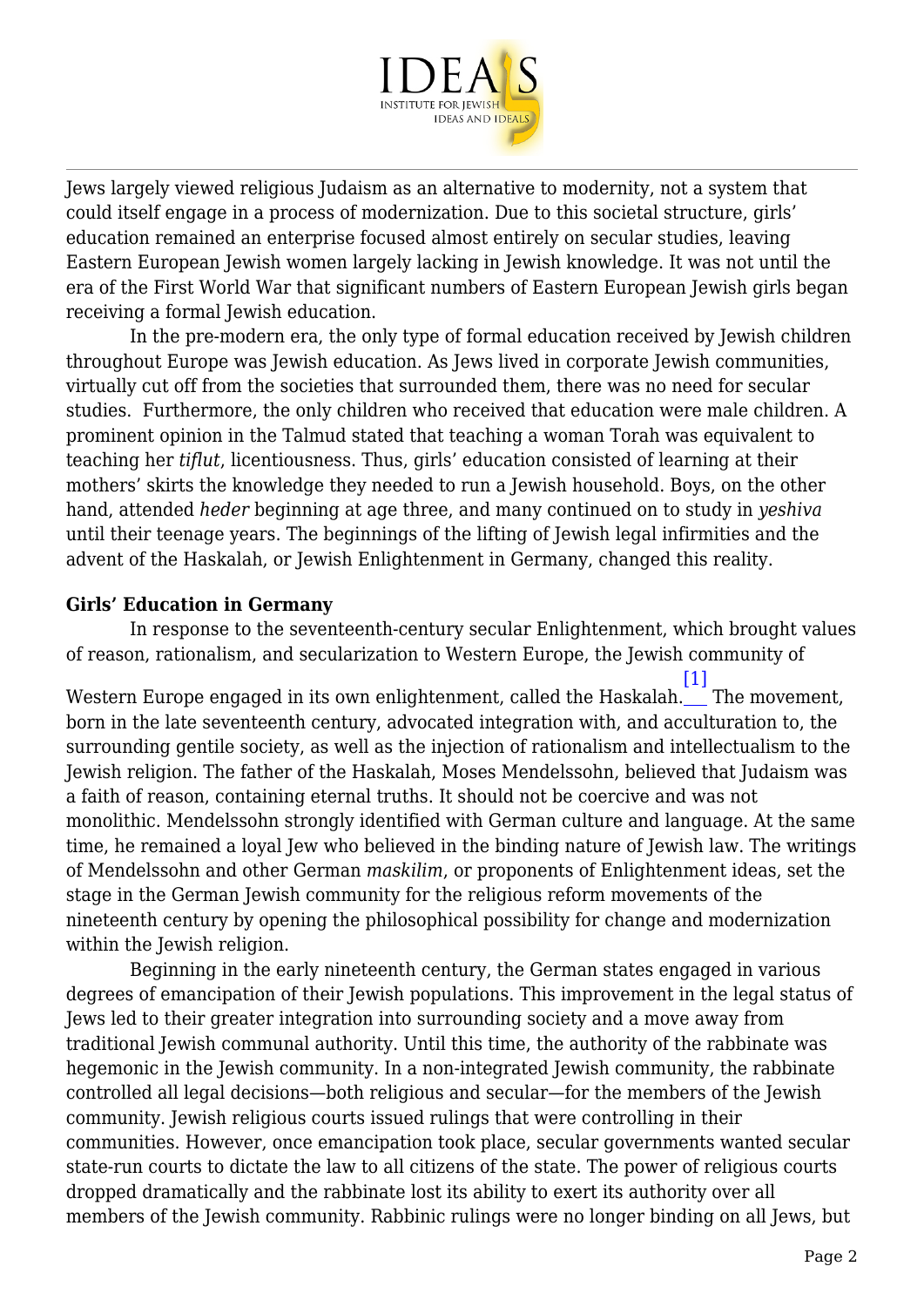

only on those Jews who chose to be bound by them. This drop in traditional rabbinic authority opened the door for religious reform.

 Hand-in-hand with emancipation and the weakening of Jewish communal bonds came assimilation and secularization of the Jewish population in Germany. Jews integrated into the surrounding society economically, culturally, and even socially. A drastic move away from traditional observance of Jewish law occurred.

 At the same time, the German states began engaging in varying degrees of oversight of the rabbinic profession. An 1812 Prussian law required rabbis to prove that they finished a three-year course in the study of philosophy. Rabbis were required to undergo examination to prove competency in philosophy. *Yeshivot* that would not comply with this requirement of secular study were forced to close. This change in rabbinic education, albeit imposed externally by the state, began a process of modernization of the rabbinate that continued throughout the nineteenth century. This oversight went together with a meteoric rise in the importance of university education in Germany. Humanistic liberal education, a result of the secular Enlightenment, had a powerful effect on the Jewish community, and Jews increasingly wanted their rabbinic leadership to have extensive secular education in addition to Jewish knowledge.

 The combination of these societal and political forces with Haskalah philosophy led to efforts toward religious reform in the Jewish community. Initial religious reforms were aesthetic and related to decorum, not ideological in nature. Reformers wanted to make Judaism more appealing to the assimilating masses, so they sought to make Jewish prayer services more dignified and formal to resemble the current fashions in German Protestant churches. The most common reforms included the introduction of sermons given in German on moral rather than legalistic topics, choirs to sing during synagogue services, requirements of formal attire for both clergy and congregants in synagogue, and the advent of confirmation ceremonies either replacing, or in addition to, bar mitzvah ceremonies. These religious reforms had an enormous impact on the development of Jewish girls' religious education in Germany.

 As noted above, formal education for Jewish girls, whether secular or religious, was virtually non-existent in Germany prior to the late eighteenth century. As Mordechai Eliav describes in his seminal work on Jewish education in Germany in the era of Haskalah and  $\lceil 2 \rceil$ 

<span id="page-2-0"></span>Emancipation, there is a record of a handful of *hederim*, or traditional Jewish schools, that admitted girls as well as a handful of *hederim* that were solely for girls, but these were few and far between. Such *hederim* taught Hebrew reading, how to pray, reading and translating of the Pentateuch into the vernacular and knowledge of key Jewish laws. A greater number of Jewish girls, albeit only those from wealthier backgrounds, received at least a rudimentary secular education beginning in the seventeenth century. Wealthy German Jews hired private tutors to teach their daughters languages, mathematics, and music, recognizing that such subjects would be important for the girls' future role as mistresses of the home. Such education was even supported by some in the rabbinical establishment. Rabbi Yonah Lendsofer from Prague, for example, wrote that girls should be taught to read in German and that fathers should aim to marry their sons to women who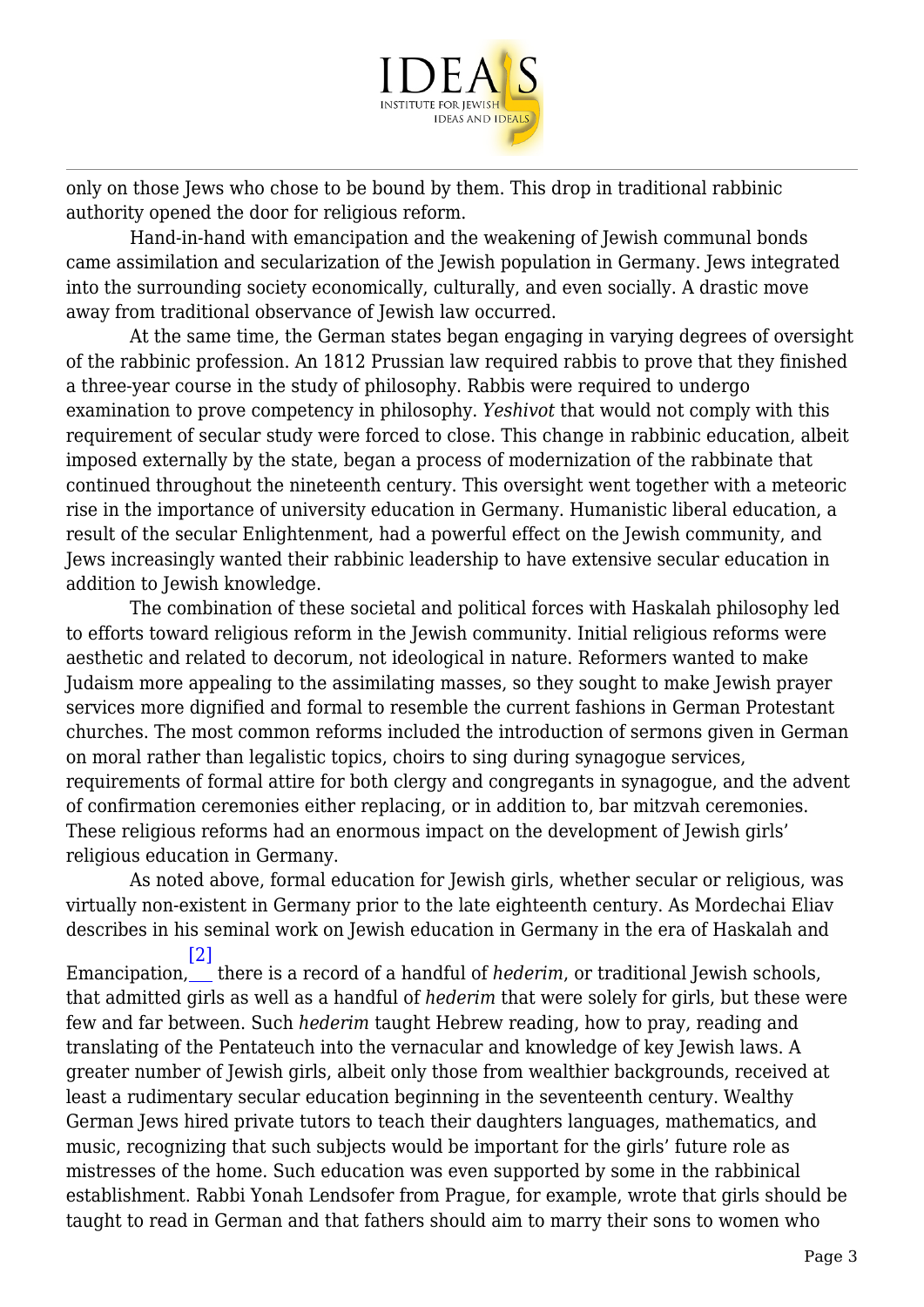

were literate in German. At the same time, rabbis continued to object to the teaching of Torah to girls. Rabbi Y. Watzler, for example, instructed his followers not to teach girls Hebrew and Bible, but only to give them enough Jewish education so that they could read the prayerbook. He gave this ruling although he knew that girls were being taught German

<span id="page-3-0"></span>and foreign languages such as French. [\[3\]](#page-14-0)

 Over the course of the eighteenth century, traditional Jewish education for girls, minimal to begin with, continued to diminish. With the advent of the Haskalah, the tendency of wealthy Jews to hire tutors to give their daughters a secular education grew in response to similar practices in the general society. *Maskilim* were supportive of the practice of giving girls a good secular education. Moses Mendelssohn's daughters studied French and music. Initially, the *maskilim* did not recognize the danger of educating girls only in secular subjects. In 1786, certain *maskilim* even mentioned with special pride that Jewish girls could speak fluent and elegant German but did not know Hebrew. However, within a short number of years, the results of the maskilic emphasis on German and not Jewish education for girls became clear. Girls had little to no Jewish knowledge. They could not read the prayer book and were ignorant of their role in Judaism. As one *maskil* wrote in the pages of the Haskalah journal *haMeasef*, "Instead of dedicating their souls on Sabbaths and festivals to the words of a Living God, they read worthless books and salacious love stories in foreign

<span id="page-3-1"></span>languages which arouse their desires and corrupt their souls." [\[4\]](#page-14-1) It was at this time, during the late eighteenth century, that discussion regarding the need for educational reform in the German Jewish community began. Education reform had been a topic of discussion in general German society since the mid-eighteenth century. The professionalization of teaching and the beginning of a theory of pedagogy influenced the development of a modernized schooling system, which included classes divided by age, standardized school books, and a demand to teach girls like boys. In response to changes in education in the surrounding society as well as dissatisfaction among Jewish youth with their education, *maskilim* argued that Jewish studies needed to be conveyed differently than they had traditionally been. They felt that, rather than the intensive Bible and Talmudic studies taking place in boys *hederim* and *yeshivot*, and rather than the solely secular studies enjoyed by only wealthy Jewish girls, Jewish children needed a modern Jewish education that would address the needs of the times. Such an education would be based upon a catechism-style curriculum, the way Christian children were taught. In addition, they recommended that Jewish education culminate in a confirmation ceremony similar to that used in Protestant churches.

In the last years of the eighteenth century and the first decade of the nineteenth century, schools began to be established by *maskilim* and reformers for the purpose of giving poor

<span id="page-3-2"></span>children in the Jewish community both a secular and a Jewish education.\_\_\_ One example of [\[5\]](#page-14-2) such a school was the consistorial school founded in Cassel in 1809. The consistory intended that the school, serving poor Jewish boys, provide a model for other elementary schools to be established throughout Westphalia. The Jewish education received by these boys was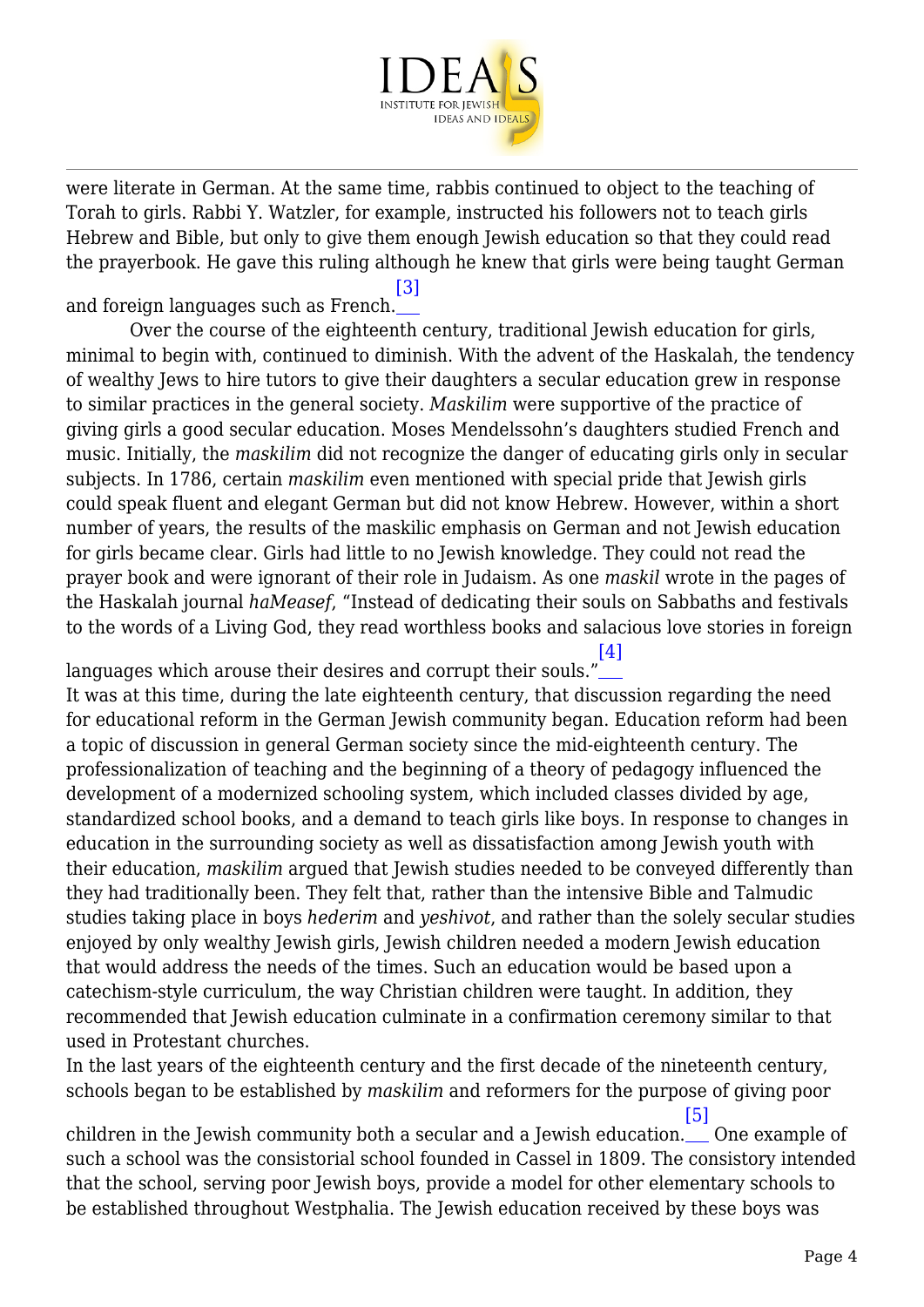

meant to transmit the "principles and obligations" of Judaism rather than to concentrate on [\[6\]](#page-14-3)

<span id="page-4-0"></span>text-based study. During this same period, confirmation ceremonies took hold and became accepted in the reform-minded sector of the Jewish community. The first known confirmation ceremony, which was only for boys, took place in 1803 in Dessau. The first confirmation ceremony to

<span id="page-4-1"></span>include girls took place in 1814 in Berlin. From this point forward, confirmation [\[7\]](#page-14-4) ceremonies became more and more widespread in the Reform Jewish community of Germany. Such ceremonies more often than not included girls, and the classes in preparation for them thus also had to include girls. Thus, the adoption of the confirmation ceremony led to an increase in girls' education in the German Jewish community. Part and parcel of the discussion of the *maskilim* regarding educational reform was a discussion specifically about education for girls. One Berlin *maskil*, David Friedlander, described at length the neglect of religious or moral education for girls. He emphasized that in addition to the study of the German language, girls needed to have religious instruction in order to help prepare them for their responsibilities "as the not less important half of the

<span id="page-4-2"></span>human race." [\[8\]](#page-14-5) *Maskilim* began to establish schools to educate Jewish girls. Initially, as it was with boys, these schools were aimed at poor Jewish girls whose parents could not afford private tutoring in the home. The hope of the *maskilim* was that ultimately such schools would serve the daughters of the wealthy as well, but in most cases, the schools were unable to shake their reputation of being schools for the poor, so wealthy girls stayed away. The first such school was established in 1797 in Breslau. The girls in the school studied an integrated Jewish and secular curriculum, including catechism-style religious studies, Hebrew and German.

In the next twenty-five years, other similar girls' schools were established in many German cities, including Hamburg, Dessau, Berlin, Koenigsberg, and Frankfurt. The curriculum of each of these schools varied slightly, but for the most part, they all included religious instruction in the catechism style, reading and writing in German, a small amount of Hebrew, mathematics, literature, and fine handiwork. Some of the schools included additional subjects as part of their curriculum, among which were Yiddish writing, prayer, Jewish history, and Bible. Schools that catered more to poorer girls had more of a focus on vocational training, while those that catered to the wealthy emphasized the arts and foreign languages, knowledge of which would be expected of an upper-class German young woman. By the 1830s, it was widely accepted throughout the maskilic and Reform Jewish community in Germany that Jewish girls attended school, whether single-sex or coeducational. Girls' education was not seen as significantly less important than that of boys. By the midnineteenth century, education for girls from this sector of the Jewish community was virtually universal in Germany. Most girls were enrolled in Jewish community schools that gave them a basic, if somewhat rudimentary Jewish education in addition to a secular

<span id="page-4-3"></span>education. However, a significant sector of the German Jewish community still had not[\[9\]](#page-14-6)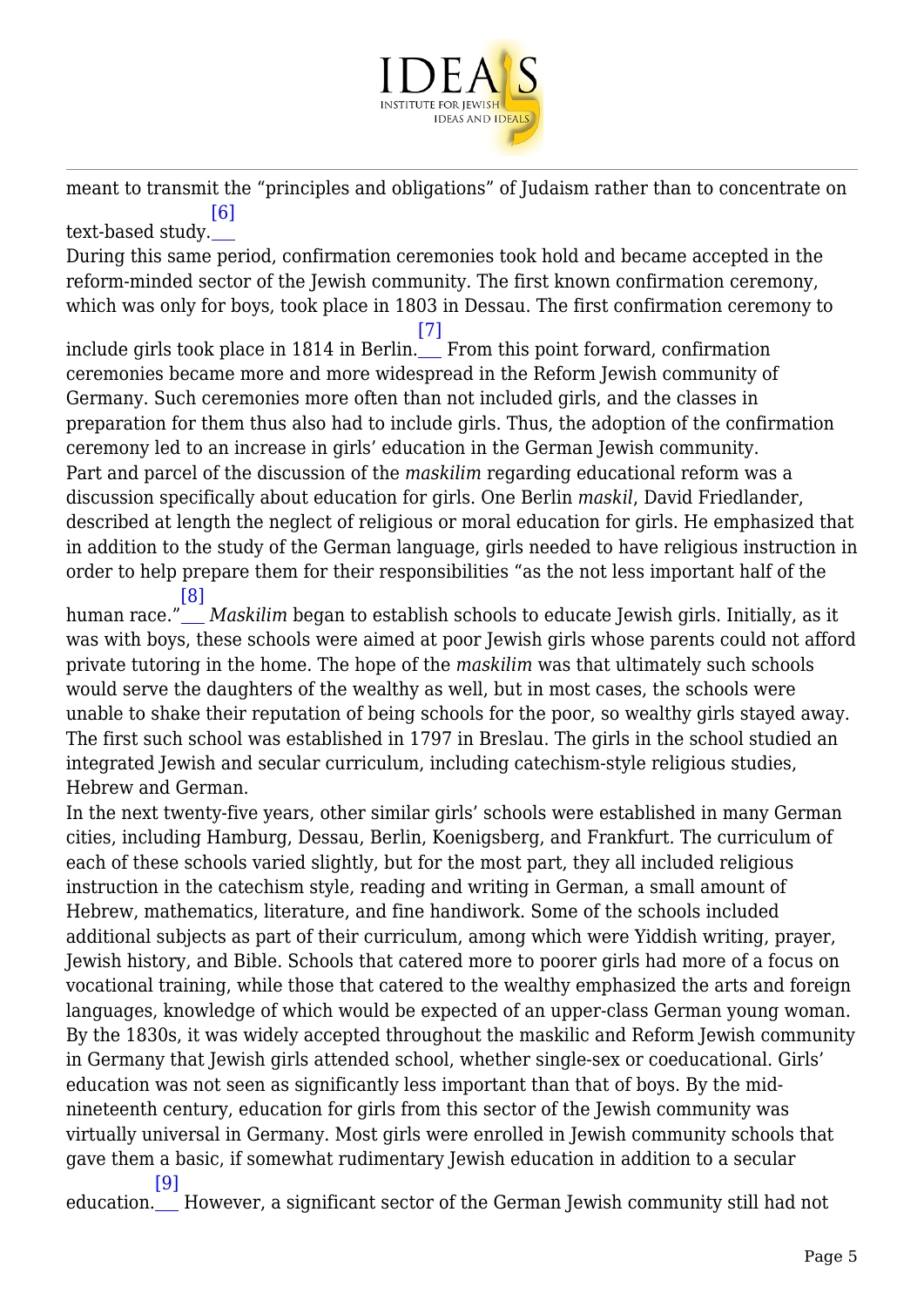

grappled with the issue of girls' education—the Orthodox community.

Orthodox Judaism did not exist as a movement prior to the birth of Reform. Due to the widespread changes brought upon the Jewish community by Reform thinkers, traditionalminded Jews felt that the traditional observance of Judaism was threatened. They reacted to this threat by engaging in several innovations, including leaving the unified Jewish community to create separate Orthodox institutions and adopting the strictest standards with respect to religious commandments and customs. These innovations were meant to create an environment that existed separate and apart from the Reform Jewish community and the surrounding society in order to keep modernity at bay and tradition vibrant. A key innovation embraced by the Orthodox community in terms of impact on girls' education was its heightened suspicion of modern culture, including secular education and schooling for girls. Orthodox girls did not participate in the Reformers' Jewish schools that were common in Germany by the mid-nineteenth century. Rather, they continued to be tutored at home, if they received any education at all.

Even Orthodoxy, however, was not monolithic in its beliefs and practices. A reform-minded stream of Orthodoxy later called Neo-Orthodoxy was founded by Rabbi Samson Rafael Hirsch in the mid-nineteenth century. Hirsch, the rabbi of the Orthodox community of Frankfurt am Main, espoused a philosophy of *Torah im derekh erets,* Torah study together with participation in the modern world. One of Hirsch's most significant legacies was his influence on girls' education within the Orthodox sphere. Indeed, as Mordechai Breuer, a scholar of the Orthodox movement in Germany wrote, "The most significant and farreaching success of Orthodox education proved to be the complete reorganization of

#### <span id="page-5-0"></span>education for girls." [\[10\]](#page-14-7)

Girls' education was a charged topic for Orthodox Jews. As reformers built a system of elementary and secondary schools for girls that taught both Judaic and secular studies, Orthodox Jews were fearful. Reform leaders had made it clear that the reasoning behind such schools was not only the education of women, but also women's social equality and the eradication of the denial of their rights under Jewish law. These concepts were dangerous to the Orthodox mindset. However, opposing girls' religious education, Orthodox leaders realized, was potentially even more dangerous. They noticed that the lack of Jewish education led girls to immerse themselves in the secular world and its general education and culture*.* This led to their resenting Judaism and possibly assimilating out of the Jewish community. Thus, Orthodoxy had to create a rubric for Jewish girls' education in order to keep their girls Jewishly affiliated. Without being given answers to their existential questions about Judaism, simple adherence to the faith of their parents would fall by the wayside. At the same time, changes in Orthodox synagogue practices in response to Reform also heightened the need for girls' education. The sermon in the vernacular that became widespread in Neo-Orthodox synagogues at this time led to increased synagogue attendance on the part of women. Once they were able to understand and enjoy what the rabbi spoke about, they wanted the education to fill out their knowledge.

Thus, rather than opposing girls' education, German Orthodox Jews embraced it, but reshaped it to suit their specific needs. Orthodox thinkers quickly began to portray girls'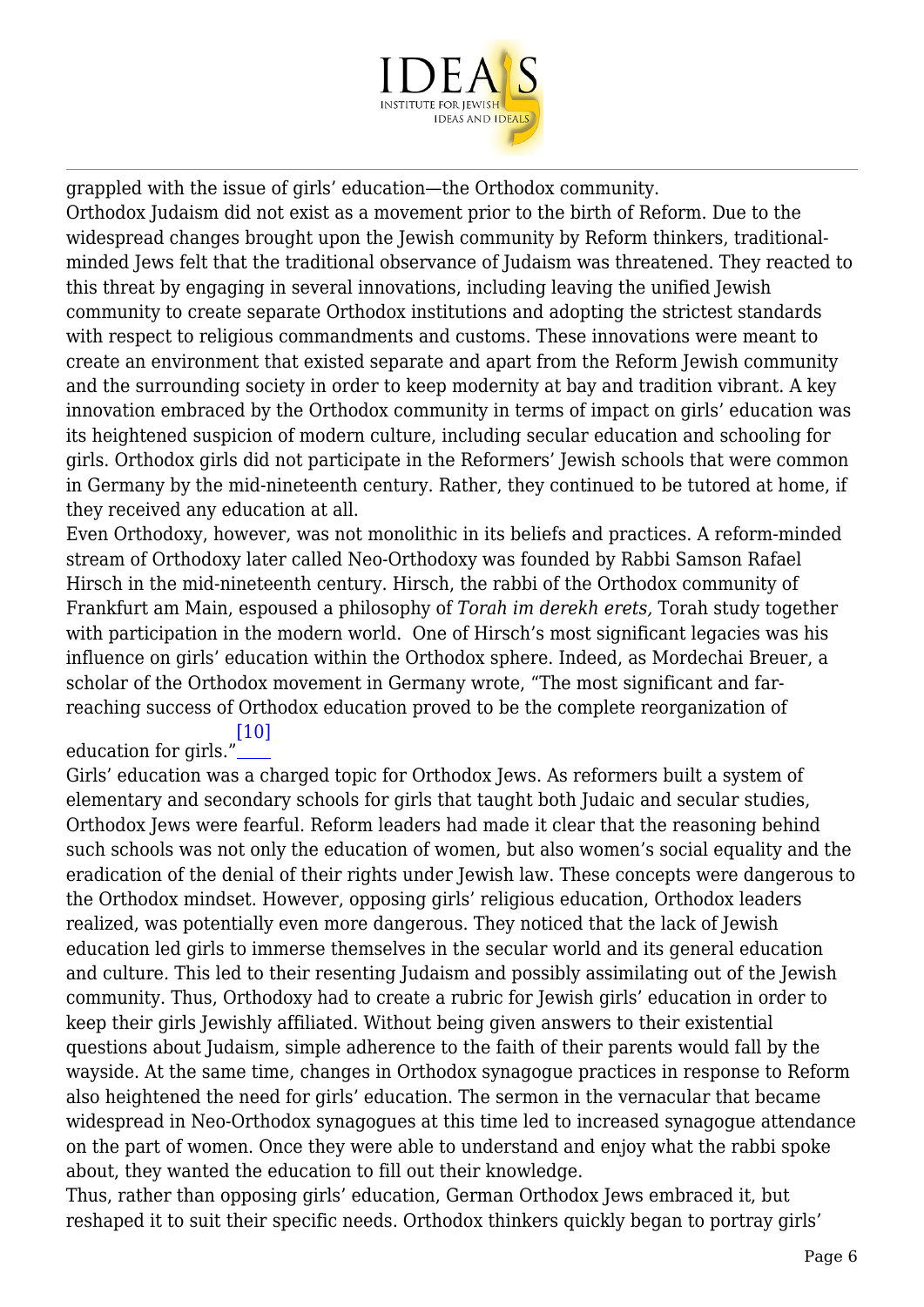

education as having "intrinsic religious value," and as being critical to the transmission of [\[11\]](#page-14-8)

<span id="page-6-0"></span>tradition to the next generation.\_\_\_\_ Adopting from the surrounding society's bourgeois cult of domesticity, Hirsch argued that women were the more moral sex, and had a critical position as mistress of the home, responsible for their children's loyalty to Jewish [\[12\]](#page-14-9)

<span id="page-6-1"></span>tradition. *Der Israelit*, the Orthodox community's newspaper, cried out that "Our *mothers* have to *save* Judaism as in biblical times." Even the developing world of Orthodox fiction addressed the issue of girls' education. Sara Hirsch Guggenheim, the daughter of Samson Rafael Hirsch, published a number of stories in the Orthodox journal *Jeschurun,* in

<span id="page-6-2"></span>which a woman's lack of Jewish education led to her downfall.\_\_\_\_ Such a widespread [\[13\]](#page-14-10) philosophy led to significant improvement in Orthodox girls' education.

Hirsch's first foray into creating a modern school for the education of Orthodox Jewish girls came with the founding of his elementary school in Frankfurt in 1853. Not meant only for poor children, this school was meant to compete with the prestigious Philanthropin School. Hirsch wanted to put the ideology of education and culture into a school that would also have a strong Jewish component. The school admitted girls from the beginning, albeit in separate classes from the boys. Hirsch's son, Mendel Hirsch went on to create a Hirschian secondary school in Frankfurt. Mendel Hirsch believed that religious instruction should be as similar as possible for boys and girls. He theorized that "doing" was more important than "knowing" with respect to both sexes' relationship to Judaism. He thus focused the curriculum in his secondary school on education regarding religious duties. This led to greater equality of education between the sexes by lessening the Talmud instruction

<span id="page-6-3"></span>received by the boys, and increasing the Bible instruction received by the girls.\_\_\_\_ At the  $[14]$ founding of this school, there were not sufficient pupils to hold separate sex classes, so boys and girls studied in a coeducational environment, a particularly unusual circumstance for Orthodox society of the time. However, as soon as the student body was sufficiently large,

<span id="page-6-4"></span>the boys and girls were separated. [\[15\]](#page-14-12)

Other Orthodox schools for girls were established in Hamburg and Mainz in the last quarter of the nineteenth century. Additionally, supplementary educational models were created in certain places to provide both boys and girls with a Jewish education separate and apart from their general schooling. One such school was founded by the Neo-Orthodox rabbi Azriel Hildesheimer in Berlin in 1869. Hildesheimer found that 25 percent of Jewish children in Berlin were not receiving any Jewish education whatsoever. He began a co-ed supplementary school in his synagogue, Congregation Adass-Isroel, with separate classes for boys and girls. Hildesheimer felt very strongly about girls' education, stating that the prevailing notion that superficial religious knowledge was sufficient for Jewish girls was wrong and unacceptable. Like Hirsch, he also believed that the Jewish woman was the central figure in the Jewish home, and she thus needed a deep knowledge of Judaism in order to fulfill her role. The girls' curriculum in Hildesheimer's school took into account differences in women's and men's roles and responsibilities in Orthodox Jewish society.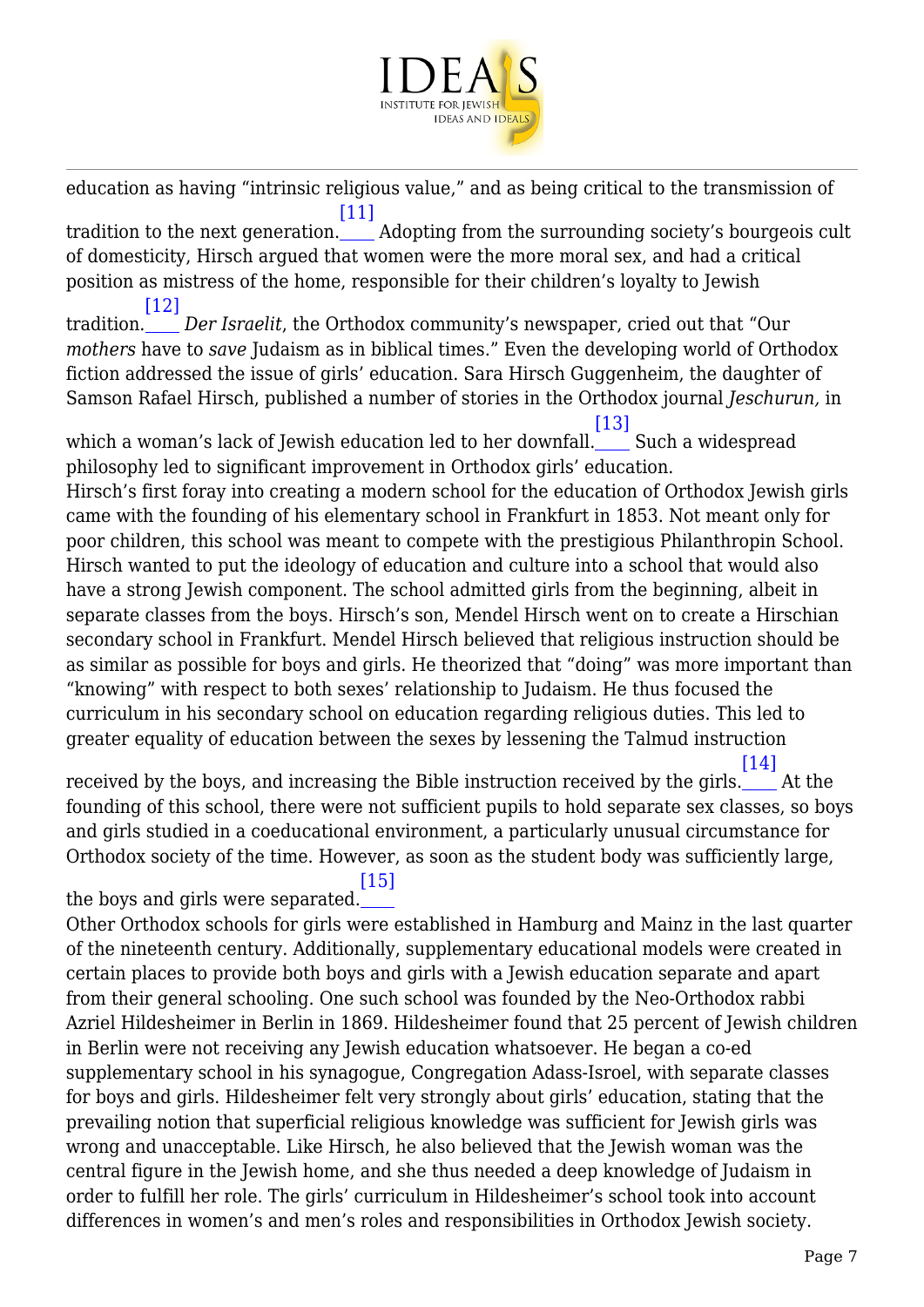

Girls had added responsibilities that boys did not, including helping out with chores at home and attending to their music and arts education. Thus, girls only had two-thirds of the weekly study hours of boys. However, even in their more limited curricular time, girls studied Hebrew language, Bible, and Jewish law and customs. Beginning in the 1870–1871 academic year, they also studied Ethics of the Fathers, which was a portion of the Oral Law—an area of Jewish study generally forbidden to women. Like the Hirsches, Hildesheimer's objectives were to prepare girls for occupying a central position in the

<span id="page-7-0"></span>Jewish household and for imbuing their homes with a "true religious spirit." [\[16\]](#page-14-13) Orthodox education of girls in Germany had enormous impact on the Orthodox community. Female graduates of Hirschian-style schools were well-educated both secularly and Jewishly, and because of their knowledge of Judaism, were often stricter in religious observance than their own mothers. The German Orthodox community was proud of its accomplishments with respect to girls' education, especially when those accomplishments were laid side-by-side with the situation of girls' education in Eastern Europe. "As superior as the average Eastern European Jewish man was to his Western European Jewish acquaintance in the knowledge of Torah, so the Orthodox woman, educated in Germany,

<span id="page-7-1"></span>often outdid her acquaintance from Eastern Europe." [\[17\]](#page-14-14)

## **Girls' Education in Eastern Europe**

 The structure of the Eastern European Jewish community and the way the community interacted with the surrounding gentile society had a deep impact on the way girls' education developed there. Unlike Western Europe, Eastern Europe did not emancipate its Jews until the twentieth century. The greater legal and political disabilities suffered by the Jewish community of Eastern Europe led to its being more separate and traditional in nature than its counterpart in Germany. Although individual Jews could, and often did, assimilate into secular society, the community as a whole remained wedded to traditional observance. As historian Paula Hyman points out, "In the Russian Empire of the late nineteenth century, the process of assimilation can best be described as secularization

<span id="page-7-2"></span>that avoided both denationalization and religious reform." [\[18\]](#page-14-15) The option for religious reform did not exist to any significant degree in the Eastern European context due to a confluence of circumstances. Since the Jewish community was not integrated into the general surrounding society, the external society was unable to significantly influence Jewish religious practices as occurred in Germany. Additionally, since the external society itself did not engage in religious reform, whatever impact it might have had on the Jewish community did not occur. As Hyman argues, whereas Jews in Western Europe assimilated just as Jews in Eastern Europe did, "the importance assigned religious sentiment in the dominant bourgeois cultures of Western societies encouraged the fashioning of modern versions of Judaism that officially submerged Jewish ethnicity." In Eastern Europe, there was no pressure as there was in Western Europe "to reform their [\[19\]](#page-14-16)

<span id="page-7-3"></span>religion and assert an identity based upon it alone." Thus, when the Haskalah occurred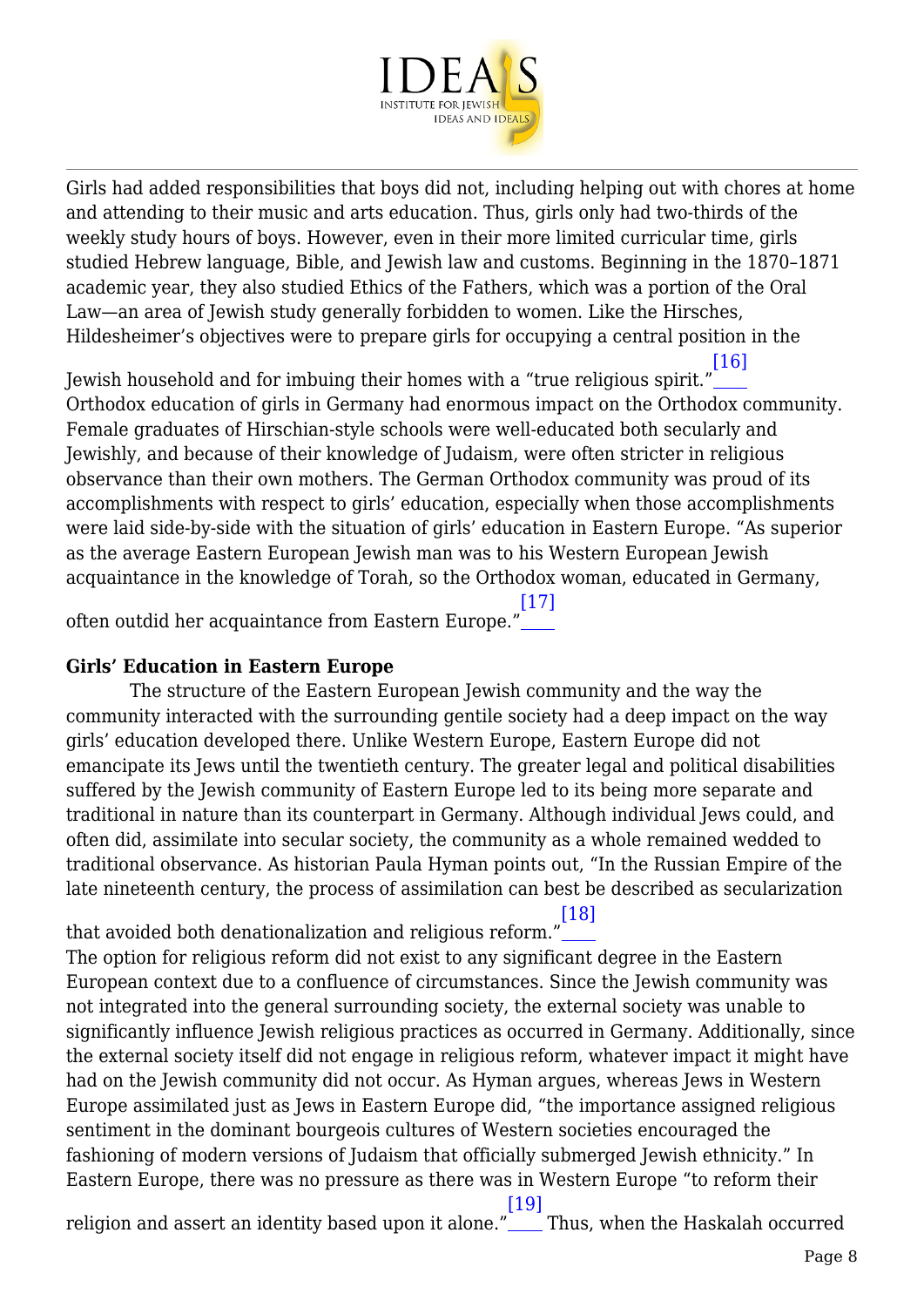

in Eastern Europe, decades later than it did in Germany, it did not initiate a process of [\[20\]](#page-14-17)

<span id="page-8-0"></span>religious reform; rather, it encouraged a process of Jewish assimilation. Without religious reform, the education of Jewish girls ended up in a strange position. The Eastern European Jewish community continued to abide by traditional prohibitions against teaching girls Torah, thus leaving them almost entirely without Jewish education. On the other hand, the influence of secular society on individual Jews led to increased secular education for Jewish girls. The dichotomy of the secularly well-educated and Jewishly ignorant woman proved to be a difficult one for both the women and the Jewish community to integrate.

 It is important to note at the outset, that as historian Shaul Stampfer has argued, there is a widely held misconception that Eastern European Jewish women were entirely lacking in Jewish knowledge. Although widespread formal schooling in Jewish subjects did not exist for girls in Eastern Europe until the twentieth century, Stampfer cogently points out that many girls did receive some Jewish education through a variety of means. First of all, *hederim* for girls did exist in small numbers. One such *heder* was located in Tyszowce and the girls were taught by an elderly widow called "*Binele* the *rebetzin*." The girls in the Tyszowce girls' *heder* studied the siddur, reading and writing Yiddish, arithmetic, writing addresses in Russian (useful for the girls' future role as breadwinners for their families), and sewing. Additionally, some girls, usually those from a wealthier background, were taught at home, either by their mothers or by a learned woman tutor. Sometimes, girls would attend a boys' *heder*, although once basic reading skills were mastered, boys moved on to higher Jewish education and girls dropped out. Some girls learned to read Yiddish on their own and obtained Jewish knowledge through the reading of Yiddish religious texts such as *Tzeina U'Reina*, a Yiddish collection of Bible stories and commentary for [\[21\]](#page-14-18)

#### <span id="page-8-1"></span>women.

 Stampfer acknowledges that both men's method of learning (in a communally sanctioned school setting) and the content of what they learned (Jewish religious texts in Hebrew) were more prestigious in Eastern European Jewish culture than how and what women learned. He argues, however, that this system was actually appropriate for the realities of this society. Eastern European Jewish women typically worked outside the home in addition to having a high birthrate and a correspondingly high amount of housework. If they were expected by societal norms to engage in study of difficult Hebrew texts, the situation would have simply maximized frustration for them. As Stampfer argues, "Lack of 'school education' was part of a system that functioned to condition women to accept their role in the family and society with a minimum of conflict—just as the fact that most men were unlearned (and knew it!) was one of the ways that led them to accept communal [\[22\]](#page-14-19)

<span id="page-8-2"></span>authority."

 Historian Iris Parush, in her groundbreaking work "Reading Jewish Women," is critical of Stampfer's conclusions. She points out that Stampfer proposes what she calls a "functionalist and harmonicist" account to explain the differences in education of boys and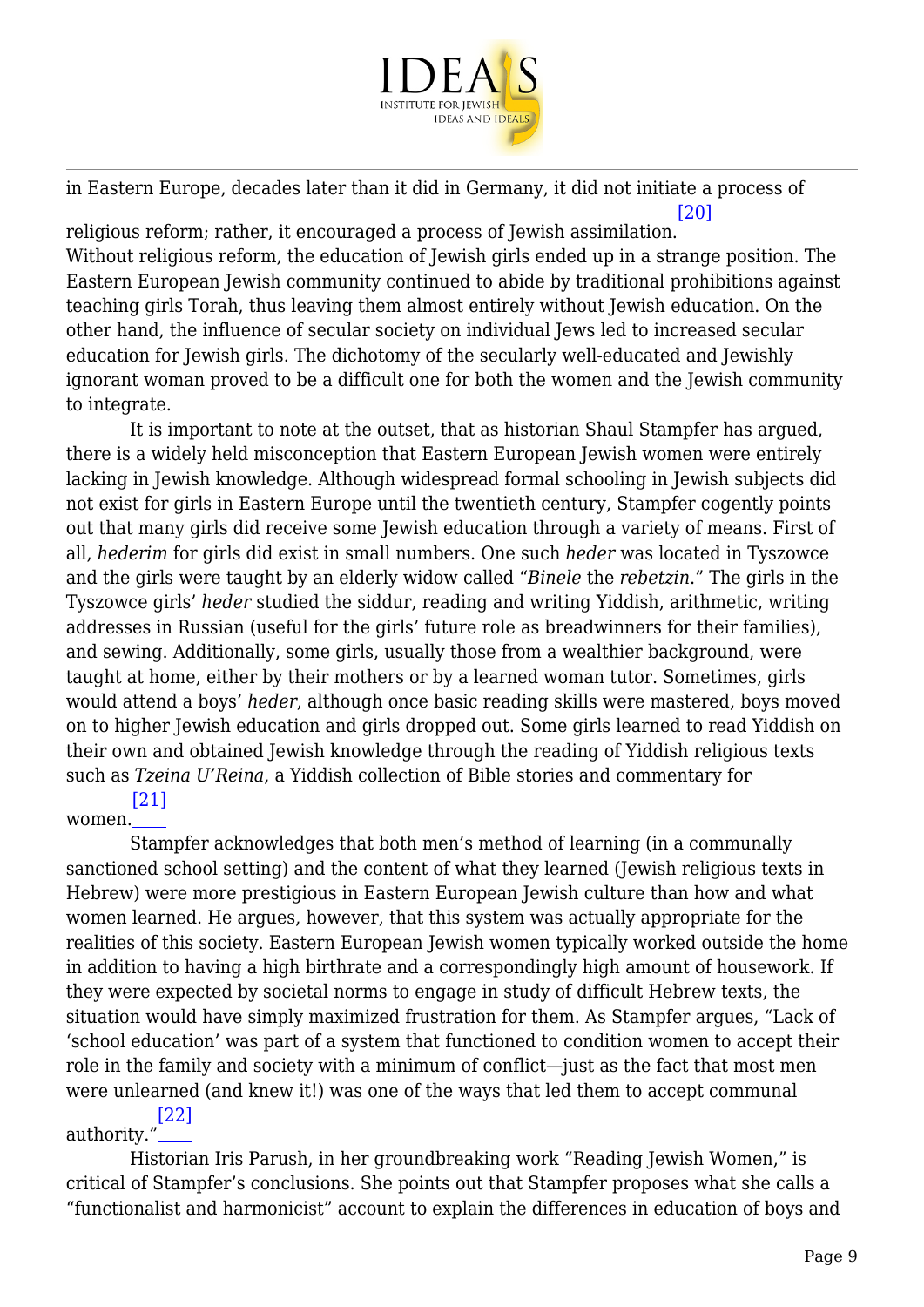

girls in Eastern Europe that allowed women to "identify with their gender roles and reconcile themselves to their marginality." Parush argues that this argument is problematic because there are many ways that a society could structure itself to keep frustration among its members low. Stampfer's argument, albeit unintentionally, allows justification of an educational structure that was discriminatory toward and exclusionary of women. Additionally, Parush argues that Stampfer attributes "paternalistic motives" to those who created and upheld the educational system that evidence concern about women's welfare and frustration levels. "In a roundabout way," she argues, such an argument "shuts out consideration of other possibilities, less harmonistic or generous, which may have been behind the discrimination of women in the educational system." Lastly, Parush points out that many women remained illiterate in Eastern European Jewish society. Had societal leaders really wanted to prevent women's frustration, they would have ensured that all Jewish girls were minimally literate in Yiddish so as to enable them to read *Tzeina U'Reina* and other such texts. Moreover, even if all women had been literate in Yiddish, this would not have solved the inherent contradiction in their lives—that they were expected to negotiate the public sphere in their work lives, but excluded from the public sphere in their [\[23\]](#page-14-20)

#### <span id="page-9-0"></span>religious lives.

 Although there is significant dissent regarding the degree of Jewish education obtained by girls in Eastern Europe in the nineteenth century, historians do agree that improvement in Eastern European Jewish girls' education occurred during this period. Daughters of wealthy Jews studied foreign languages in their homes with nannies or private tutors. Girls of lesser means began to attend secular schools such as those founded in Warsaw in 1818 and Wilno in 1826. By the 1860s increasing numbers of girls were studying in modern schools, both public and private, that were founded across Eastern Europe, especially in large cities. Furthermore, rising marriage ages left wealthy girls with idle time in teenage years to devote to education and the surrounding society's increasing commitment to girls' education influenced higher numbers of Jewish girls to pursue schooling. By the end of the nineteenth century, the number of girls enrolled in formal modern schools was still small, but it was significant. An 1899 survey of such schools in the Tsarist Empire found 193 girls' schools, 68 coeducational schools (most of which had separate classes for boys and girls) and 383 boys' schools. There were a total of 50,773 students enrolled in these schools according to the study, and approximately one-third of those students were female. However, although girls were finally receiving formal education in significant numbers, the education they were receiving was entirely secular. The curriculum in these modern schools was devoid of Jewish content; girls were educated in Russian and French as well as in the arts and music. Indeed, although boys' modern schools were supervised by the Jewish community and rabbinical establishment and had to allocate hours of classroom time each week to Jewish studies, girls' schools were totally secular and [\[24\]](#page-14-21)

## <span id="page-9-1"></span>unsupervised by Jewish communal authorities.

 Parush argues that the absence of Jewish education for girls in Eastern Europe was due to a marginalization of women in a male-dominant society. The rabbinical establishment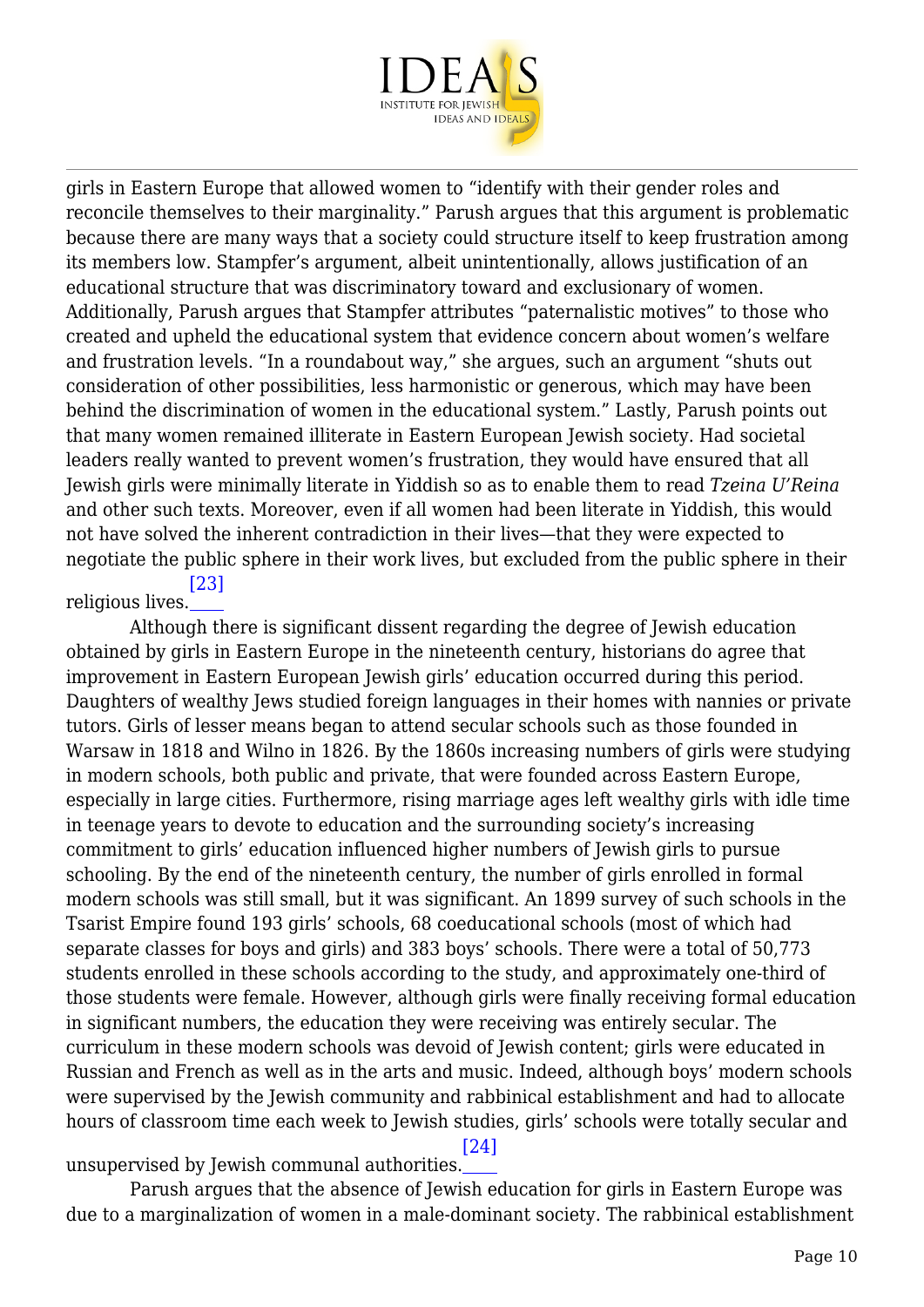

cared about two things: first, that boys receive a good Torah education, and second, that girls be prevented from receiving any Torah education. Thus, as long as girls were not transgressing the prohibition against their study of Torah, their education was of no interest to the rabbis. They could pursue high levels of secular studies without approbation or even concern. Parush concludes:

Whereas men's education reflected the manifest efforts of the rabbinical leaders to exercise absolute controls and hermetically seal the society from foreign influences, the education of women transpired through gaps in this system of controls, in the region left abandoned by

<span id="page-10-0"></span>the oversight apparatus in consequence of women's inferiority. [\[25\]](#page-14-22)

This policy of neglect of the content of girls' education had significant ramifications both for the girls themselves and for Jewish society in Eastern Europe. Certainly, all historians agree that the lack of formal Jewish education placed side-by-side with increasingly intense secular education led to a secularizing of Jewish girls. Historians differ as to how this process of secularization affected the Jewish community. Parush argues that it led to Jewish women bringing enlightened ideas into the Jewish community and thus acting as the

<span id="page-10-1"></span>conduits for Haskalah and modern ideals in their world. However, others have a [\[26\]](#page-15-0) different take. Paula Hyman and Rachel Manekin argue that the secularization of Jewish girls led to a fundamental disconnect between them and their communities—a disconnect that often had devastating consequences for the girls, their families, and the Jewish community as a whole. Some Jewish girls assimilated into the surrounding society and were lost to the Jewish community; many others went so far as to convert to Christianity. Even those girls who remained within the boundaries of the Jewish community could not be

<span id="page-10-2"></span>counted upon to transmit Jewish tradition effectively to the next generation. [\[27\]](#page-15-1) In a few different articles, Manekin explores multiple aspects of the phenomenon of Jewish girls' conversion to Christianity in Galicia in the nineteenth century and shows the Jewish communal debate that arose over this problem. In the late nineteenth and early twentieth centuries, a significant number of Jewish women in western Galicia converted to Christianity. Indeed, during one fifteen-year period beginning in 1887, over 300 women converted in Krakow alone, representing 68 percent of the Jewish converts during that time period. Interestingly, almost all of these women converted at the convent of the Felician [\[28\]](#page-15-2)

## <span id="page-10-3"></span>Sisters.

Because the laws of the Habsburg Empire required that converts submit certain personal data to a municipal clerk, a socio-economic profile exists for many of these converts. According to this data, the vast majority of the converts were Jewish young women between the ages of 15 and 20 who came from families of middle-class merchants and shopkeepers. The women's signatures on the forms they filled out show that they were familiar with Polish writing. Through analysis of this data in conjunction with historical accounts of individual conversions as well as depictions of such conversions in Jewish literature and the Jewish press, Manekin concludes that the lack of Jewish education for girls coupled with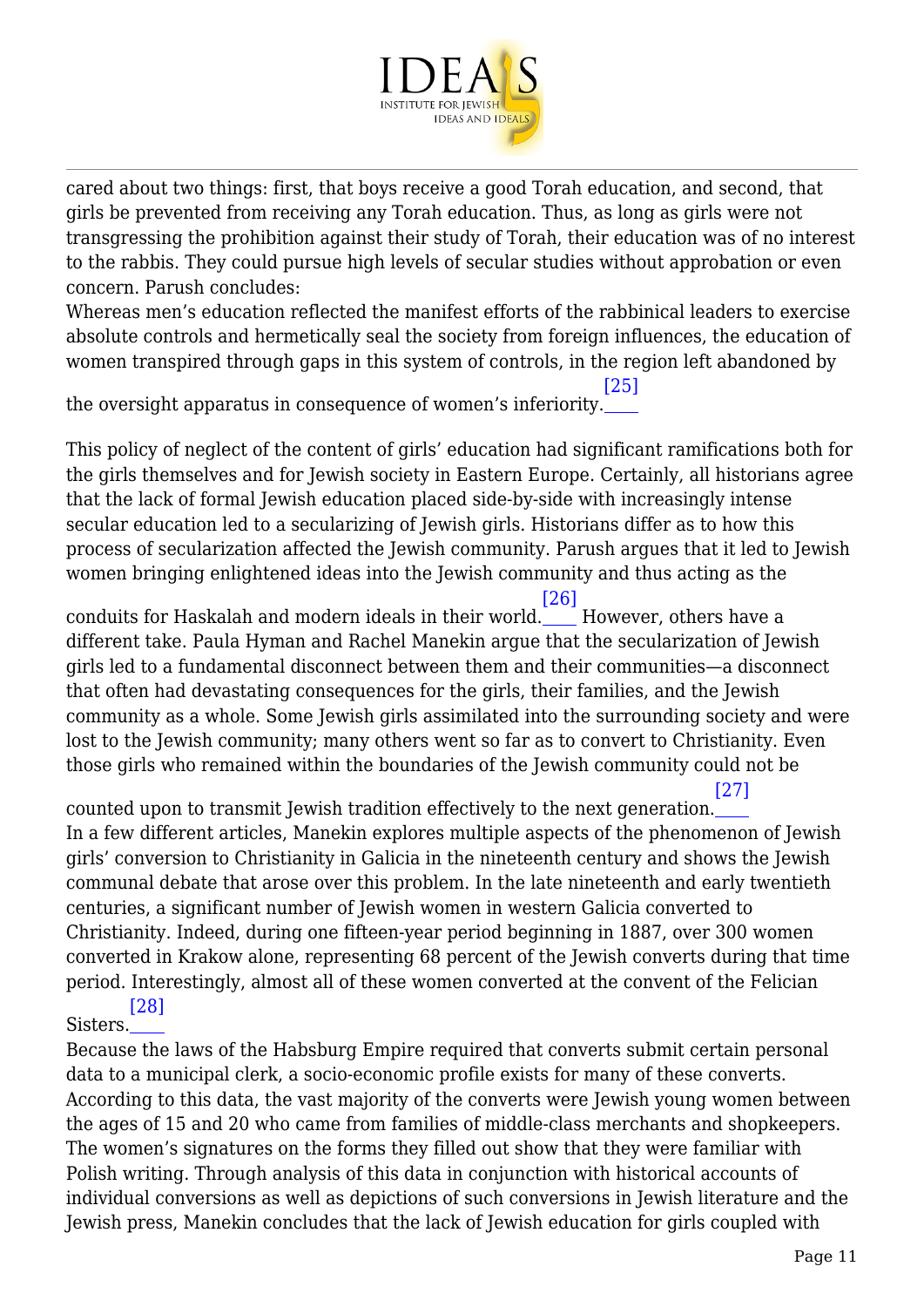

their more extensive secular education played a significant role in the conversion phenomenon:

These young women were not provided with the means by which they could preserve their Jewish identity in their confrontation with Polish society. The dissonance between life at home and in the outside world became greater as they grew older, with the conflicts becoming deeper and more pronounced. The climax would come when the parents expected

<span id="page-11-0"></span>them to marry a young man from the 'old world,' with whom they shared no language. [\[29\]](#page-15-3)

This moment of facing a life with a man with whom such a young woman had nothing in common except that they were both born Jewish and had parents committed to the continuity of the Jewish people was often the breaking point that led the young woman to

<span id="page-11-1"></span>escape to the convent to convert. [\[30\]](#page-15-4)

 The Jewish community of Galicia had some limited recognition of the problems caused by the failure to give its daughters a Jewish education. Indeed, the issue came up quite a bit on the Jewish communal radar screen in the early years of the twentieth century. In 1902, the subject was addressed at length in the pages of the religious newspaper *Kol Mahzikei HaDat*. In an article entitled "But We Are Guilty for Our Daughters," a writer bemoaned the seduction of Jewish girls by secular society due to their lack of Jewish education. In a play on words of a famous rabbinic quotation, he wrote, "Ten measures of external education descended upon the daughters of Israel in our land; nine of them were [\[31\]](#page-15-5)

<span id="page-11-2"></span>taken by the city of Krakow." The article discussed the failure of the marriages of such girls to yeshiva boys and the fact that some of them ended up leaving the Jewish community entirely. It was not a coincidence, the author pointed out, that girls from strict Hassidic families would leave their families and convert to Christianity. Hassidic fathers would pay a fine rather than send their sons to secular public schools, but they were willing to send their daughters to Catholic schools. He recommended the institution of Jewish girls' schools in Galicia to solve this terrible problem. In a harsh moment of reflection, the author noted that girls' Jewish education in Galicia is the equivalent to what had existed in Germany an entire

<span id="page-11-3"></span>century before. [\[32\]](#page-15-6)

 The issue of girls' Jewish education in Galicia also arose at the Congress of Rabbis in Krakow in 1903. One of the attendees, Rabbi Landau, rose to speak and bemoaned the fact that even among the "God fearing," girls receive the finest Western education and remain woefully ignorant about Judaism. He spoke of the rash of conversions and noted that even those young women who do not leave the community, "their hearts are not among the Jewish people anymore." Such girls would not be capable of raising the next generation of Jewish children. Rabbi Landau even spoke of the worst casualties of the failure of Jewish girls' education in Galicia—those girls who turned to a life of prostitution. The rabbis attending the conference requested that he cease speaking of this painful subject in order to

<span id="page-11-4"></span>prevent the desecration of the name of the Jewish people. [\[33\]](#page-15-7)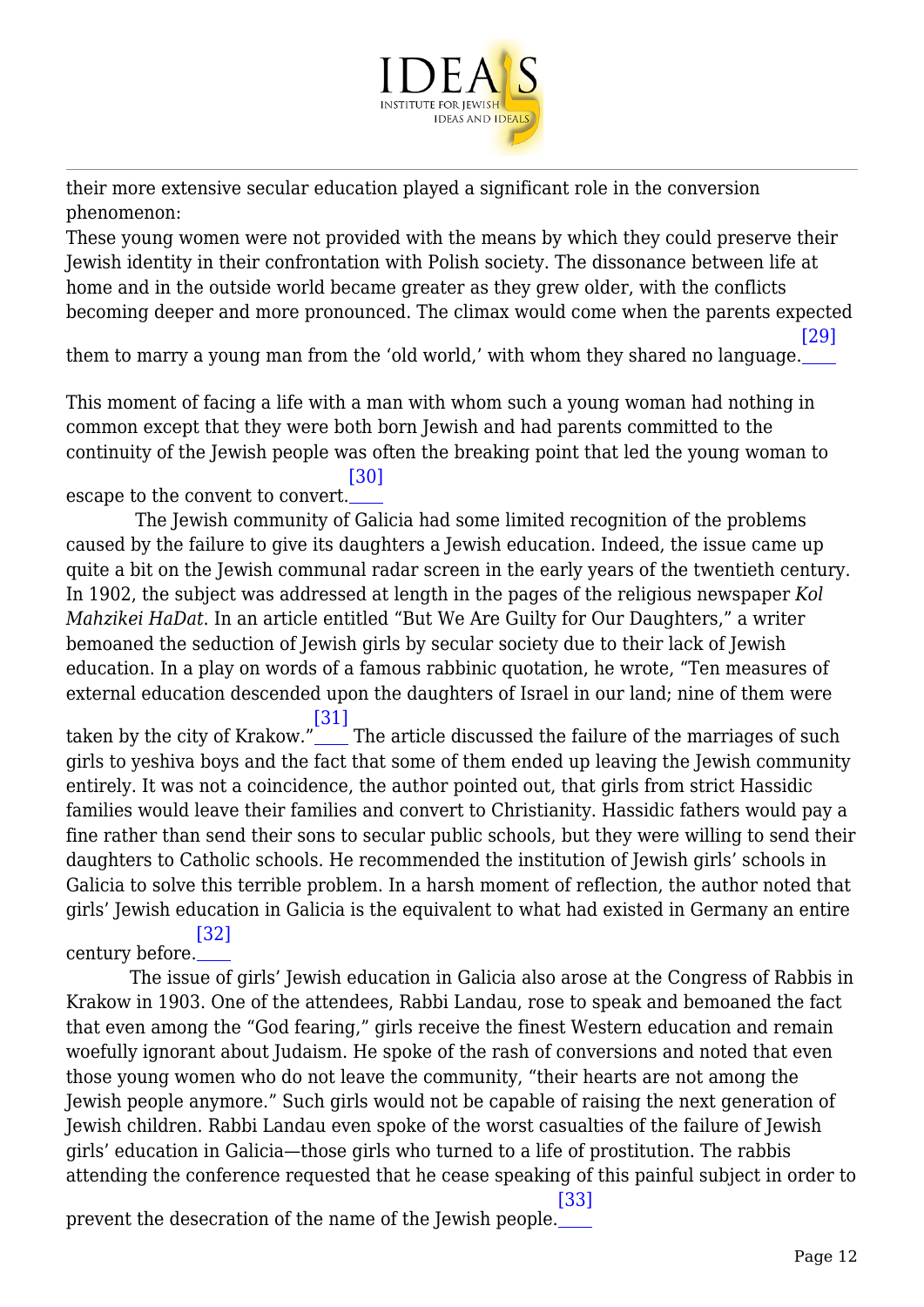

 Rabbi Landau put aside the issue of white slavery in the Jewish community, but returned during the conference to the issue of repairing girls' education. He argued that the only solution to the fundamental lack of knowledge and failure to observe commandments among even the most Orthodox of girls was to teach them Torah. When one of the lay leaders present at the conference suggested the establishment of a Talmud Torah school to educate girls in prayer and laws of the Jewish home, one rabbi responded, "God forbid we should educate girls in Torah!" Although other suggestions were presented for the improvement of girls' Jewish education in Galicia, all were tabled for a later date. This, Manekin argues, was the nail in the coffin for bringing change to Jewish girls' education in

#### <span id="page-12-0"></span>Galicia. [\[34\]](#page-15-8)

 Ultimately, the solution to the dilemma about girls education in Galicia came from a young woman in Krakow. Sarah Schenirer, with the support of the rebbe of the Hassidic sect of Belz, created the first Bais Yaakov school dedicated to the Jewish education of Orthodox girls in 1917. This school became the model for Orthodox girls' education and was duplicated throughout the world. Until Sarah Schenirer's efforts to create Bais Yaakov, however, the idea of girls' Torah education was an innovation that Eastern European Orthodox society simply could not stomach, even when faced with the devastation that the lack of this education caused. This stands in direct contrast to the German Orthodox model of integration of modern and Jewish ideals resulting in the far earlier and more extensive Jewish education for its girls.

 The radically different development of the Jewish communities of Germany and Eastern Europe during the nineteenth century period of modernization had a powerful impact on girls' education in each society. German Jewish society, due to more successful integration with external German society, adopted some of the ideologies and practices of that society, which enabled the development of formal Jewish education for girls. Eastern European Jewish society, on the other hand, remained excluded from western bourgeois ideas and was therefore unable to integrate modern philosophies of religion and education into their worldview. German Jews adapted and modernized their Judaism while Eastern European Jews reacted to modernization by either "circling the wagons" in defense of tradition or assimilating to the society around them. The inability of Eastern European Jewish society to engage in a process of religious reform ultimately sounded the death knell for the development of girls' education, a failure which had lasting consequences for their community. The German Jewish community solved the problem of girls' education by the third quarter of the eighteenth century; the Eastern European community did not solve it until the First World War. In the intervening decades, numerous Jewish girls were lost to Judaism, as they were prevented from having a stake in the future of the Jewish people due to a rabbinic refusal to educate them.

#### **Conclusions for Today**

 The story of the development of Jewish girls' education in the nineteenth and early twentieth centuries in Germany and Eastern Europe has particular resonance for the Modern Orthodox community today. The battle for Jewish education for Orthodox girls is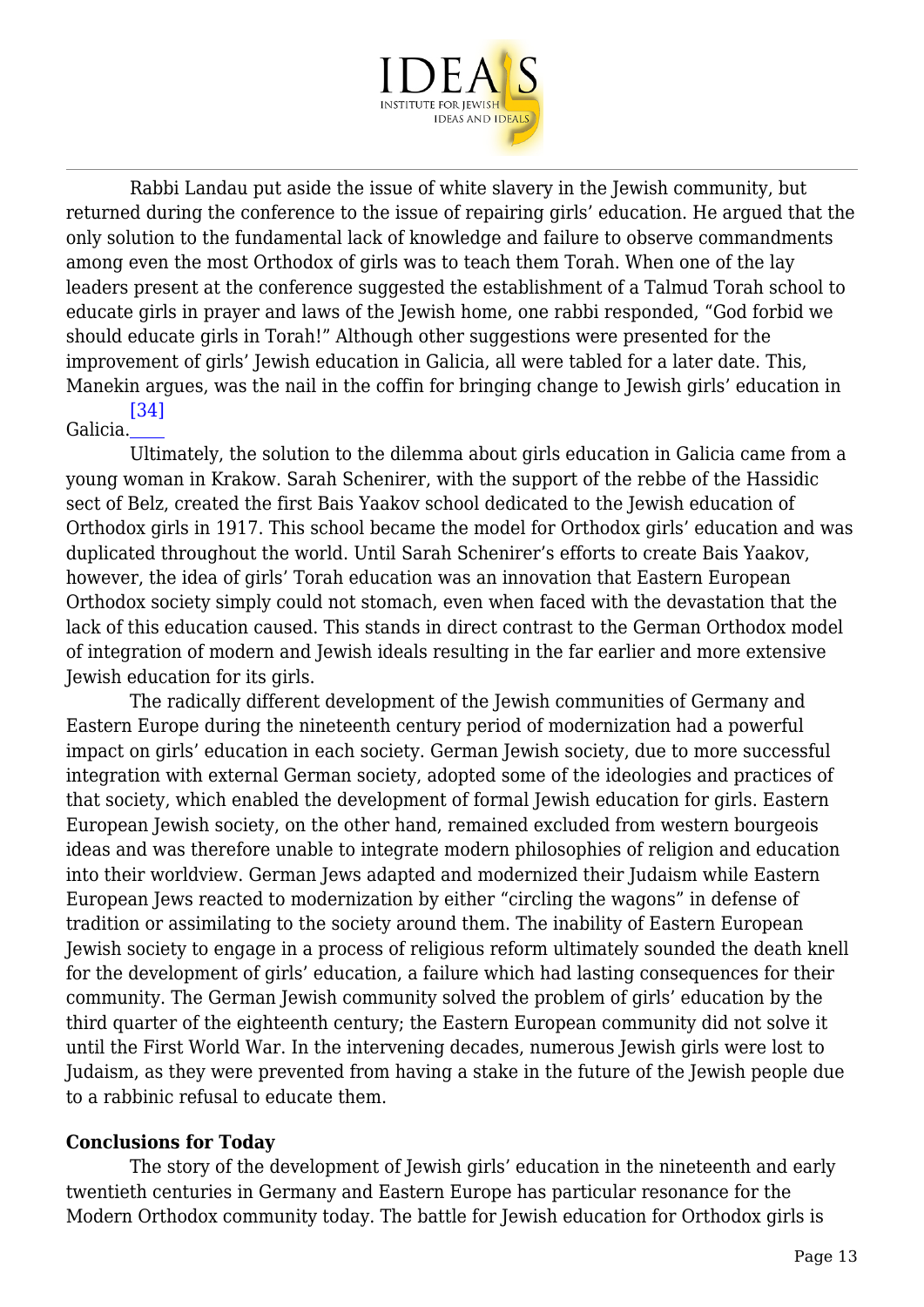

thankfully long over, particularly in the Modern Orthodox community, where women have the opportunity to learn all Jewish texts at the highest of levels. However, unlike their male rabbinic counterparts, up until recently, Orthodox women received no standard and universally accepted title to certify their learning. Such a title is far from mere semantics. For a woman who wishes to devote her life to Jewish communal service, the title of "rabbi" carries along with it communal respect, job opportunities, and significantly higher salaries. Furthermore, in a world in which women are able to access the highest levels of academic and professional credentialing, the absence of a title for Orthodox women leaders was particularly glaring. Despite all of this, when the issue of women's ordination was raised in Orthodox circles, mainstream rabbinic leadership called it an impossibility and a dangerous break with tradition. Given that women's achievement at the very highest levels did not yield any professional titles or status, it is unsurprising that many of the brightest and most talented young Orthodox women chose careers outside the Orthodox community.

 But the picture is not all grim. In the past decade, a select few synagogues have appointed women as "congregational interns" or "*madrikhot ruhaniot*" (spiritual advisors), giving women positions essentially comparable to rabbinical student interns or assistant rabbis in Modern Orthodox synagogues. Such women are able to give sermons, engage in pastoral counseling, and teach Torah in their synagogues. However, no more than a handful of Orthodox synagogues have created such a position. The mainstream centrist Orthodox world continues to view such positions as inappropriate. Furthermore, many critics have pointed out that whereas a "rabbinic intern" is training to become a rabbi, a "congregational intern" is not training for any permanent position at all. Even a *madrikha ruhanit* could not hope to lead an Orthodox congregation on her own. In the Spring of this year, however, a transformation occurred in Modern Orthodoxy, when Rabbi Avi Weiss announced that he planned to establish a school to train Maharats, women leaders in halakhic, spiritual, and Torah issues. Like Rabbi Shimshon Rafael Hirsch in nineteenth century Germany, the rabbinic leadership behind this new initiative understands that we can incorporate certain ideas of modernity without breaking halakha or destroying our traditional values. And, like the German Orthodox leadership of the nineteenth century, this leadership knows that Orthodoxy must make changes in its own way and on its own timetable in order for such changes to take root among both the rabbis and the Orthodox laity. As our history has shown us, the path we now take will have massive consequences both for individual Orthodox Jews and for the very future of Orthodox Judaism.

<span id="page-13-0"></span> $[1]$ 

<span id="page-13-1"></span>[\[2\]](#page-2-0)

There were many Haskalah movements occurring between the late eighteenth and late nineteenth centuries. This discussion refers to the Haskalah in Germany. The Haskalah in Eastern Europe did not take place until later and emphasized different ideas. As will be seen below, these differences impacted greatly on the development of girls'education in Eastern Europe.

Mordehai Eliav, *HaHinukh HaYehudi BeGermaniya*. (Jerusalem, Israel: Sivan Publishing, 1960), 272.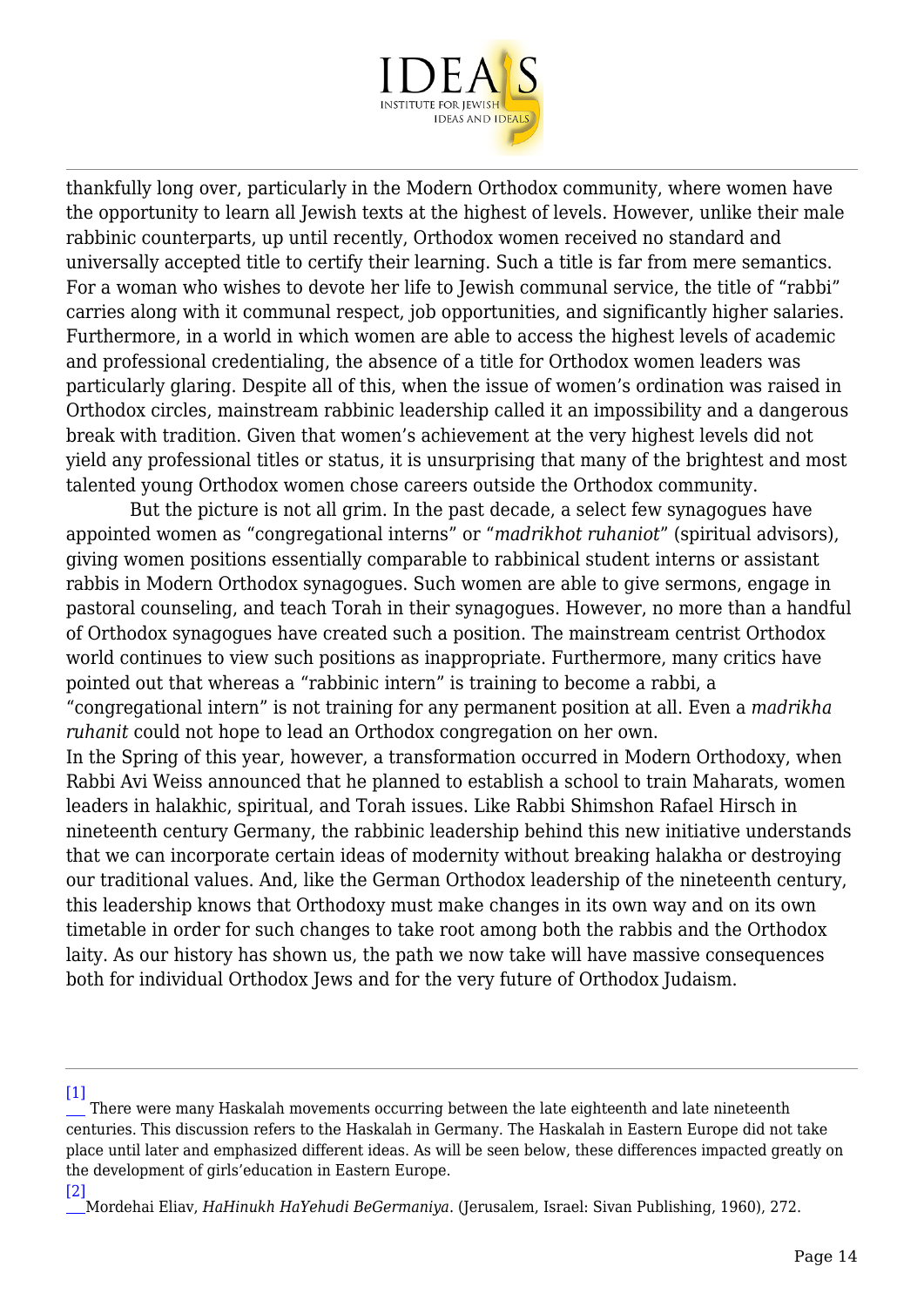

<span id="page-14-0"></span>[\[3\]](#page-3-0)

*Ibid*., 272; Mordechai Breuer, *Modernity Within Tradition: The Social History of Orthodox Jewry in Imperial Germany*. Trans. Elizabeth Petuchowski. (New York: Columbia University Press, 1993), 121.

<span id="page-14-1"></span>[\[4\]](#page-3-1) Eliav, 273.

<span id="page-14-2"></span>[\[5\]](#page-3-2) Meyer, 33–37.

<span id="page-14-3"></span>[\[6\]](#page-4-0) *Ibid*., 38.

<span id="page-14-4"></span>[\[7\]](#page-4-1) *Ibid.*, 39–40.

<span id="page-14-5"></span>[\[8\]](#page-4-2) Eliav 273.

<span id="page-14-6"></span>[\[9\]](#page-4-3)

*Ibid.*, 279.

<span id="page-14-7"></span>[\[10\]](#page-5-0) Breuer,120.

<span id="page-14-8"></span>[\[11\]](#page-6-0) *Ibid.*, 122.

<span id="page-14-9"></span>[\[12\]](#page-6-1)

*Ibid.*; Paula E. Hyman, *Gender and Assimilation in Modern Jewish History: The Roles and Representations of Women.* (New York: University of Washington Press, 1995), 25–26.

<span id="page-14-10"></span>[\[13\]](#page-6-2)

 Hess, Jonathan M. "Fiction and the Making of Modern Orthodoxy, 1857–1890: Orthodoxy and the Quest for the German-Jewish Novel." *Leo Baeck Institute Yearbook* 52 (2007): 49–86, 66.

<span id="page-14-11"></span>[\[14\]](#page-6-3) Breuer, 123. Of course, Talmud education for girls was still considered beyond the pale of acceptability in the Orthodox world at this time. As Reformers did not teach Talmud in their schools to boys or girls, formal Talmud education for girls did not begin until well into the twentieth century in the United States.

<span id="page-14-12"></span>[\[15\]](#page-6-4) *Ibid.*

<span id="page-14-13"></span>[\[16\]](#page-7-0)

 Meir Hildesheimer, "Religious Education in Response to Changing Times." *Zeitschrift fur Religions-und Geistesgeschichte* 60 (2008): 111–130, 121.

<span id="page-14-14"></span> $[17]$ Breuer, 124–125.

<span id="page-14-15"></span>[\[18\]](#page-7-2)

Hyman, 53.

<span id="page-14-16"></span>[\[19\]](#page-7-3) *Ibid.*

<span id="page-14-17"></span>[\[20\]](#page-8-0)

*Ibid.*I do not mean to argue that the Haskalah was the cause of Jewish assimilation in Eastern Europe. Rather, because of the unique political, economic, and social circumstances of the Eastern European Jewish community, Haskalah ideology did not give birth to religious reform as it did in Germany. Obviously, the *maskilim* of Eastern Europe were instrumental in the development of new political ideologies for Jews, specifically of course, Jewish nationalism and Zionism.

<span id="page-14-18"></span>[\[21\]](#page-8-1) Stampfer, 63–64.

<span id="page-14-19"></span>[\[22\]](#page-8-2)

*Ibid.*, 74.

<span id="page-14-20"></span>[\[23\]](#page-9-0)

Iris Parush, *Reading Jewish Women: Marginality and Modernization in Nineteenth Century Eastern European Jewish Society.* (Waltham, MA: Brandeis University Press, 2004), 60–61.

<span id="page-14-22"></span><span id="page-14-21"></span>[\[24\]](#page-9-1) Stampfer, 78; Parush, 76.